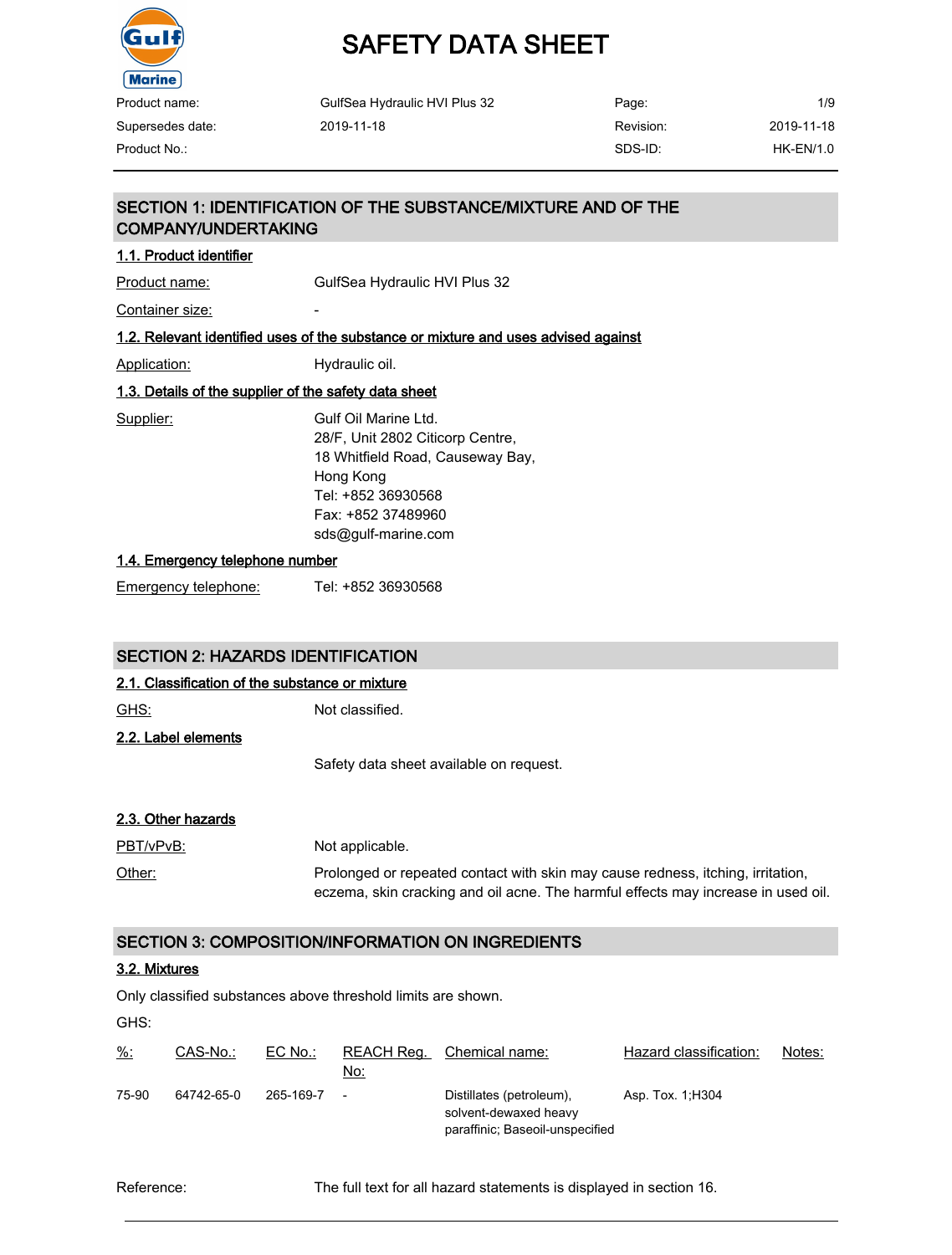

| Product name:    | GulfSea Hydraulic HVI Plus 32 | Page:     | 2/9         |
|------------------|-------------------------------|-----------|-------------|
| Supersedes date: | 2019-11-18                    | Revision: | 2019-11-18  |
| Product No.:     |                               | SDS-ID:   | $HK-EN/1.0$ |

# SECTION 4: FIRST AID MEASURES

| 4.1. Description of first aid measures |                                                                                                                                                                                                          |
|----------------------------------------|----------------------------------------------------------------------------------------------------------------------------------------------------------------------------------------------------------|
| Inhalation:                            | Move into fresh air and keep at rest. In case of persistent throat irritation or<br>coughing: Seek medical attention and bring these instructions.                                                       |
| Skin contact:                          | Remove contaminated clothing. Wash skin thoroughly with soap and water. Get<br>medical attention if any discomfort continues.                                                                            |
| Eye contact:                           | Immediately flush with plenty of water for up to 15 minutes. Remove any contact<br>lenses and open eyelids widely. If irritation persists: Seek medical attention and<br>bring along these instructions. |
| Ingestion:                             | Rinse mouth with water. Drink 1-2 glasses of water. Do not induce vomiting. Get<br>medical attention.                                                                                                    |
|                                        | 4.2. Most important symptoms and effects, both acute and delayed                                                                                                                                         |
| Symptoms/effects:                      | Defatting, drying and cracking of skin.                                                                                                                                                                  |
|                                        | A 2. Indication of any immodiate modies attention and enocial treatment needed                                                                                                                           |

# 4.3. Indication of any immediate medical attention and special treatment needed

Medical attention/treatments: Treat symptomatically. If swallowed, especially in large quantities: Get medical attention.

# SECTION 5: FIREFIGHTING MEASURES

## 5.1. Extinguishing media

| Extinguishing media:                                       | Extinguish with foam, carbon dioxide, dry powder or water fog. Cool containers<br>exposed to heat with water spray and remove container, if no risk is involved. |
|------------------------------------------------------------|------------------------------------------------------------------------------------------------------------------------------------------------------------------|
|                                                            | Do not use water jet as an extinguisher, as this will spread the fire.                                                                                           |
| 5.2. Special hazards arising from the substance or mixture |                                                                                                                                                                  |
| Specific hazards:                                          | When heated and in case of fire, harmful vapours/gases may be formed. Fire in<br>closed areas should only be extinguished by trained personnel.                  |
| 5.3. Advice for firefighters                               |                                                                                                                                                                  |
| Protective equipment for fire-<br>fighters:                | Evacuate personnel from immediate vicinity. Wear self-contained breathing<br>apparatus and full personal protection.                                             |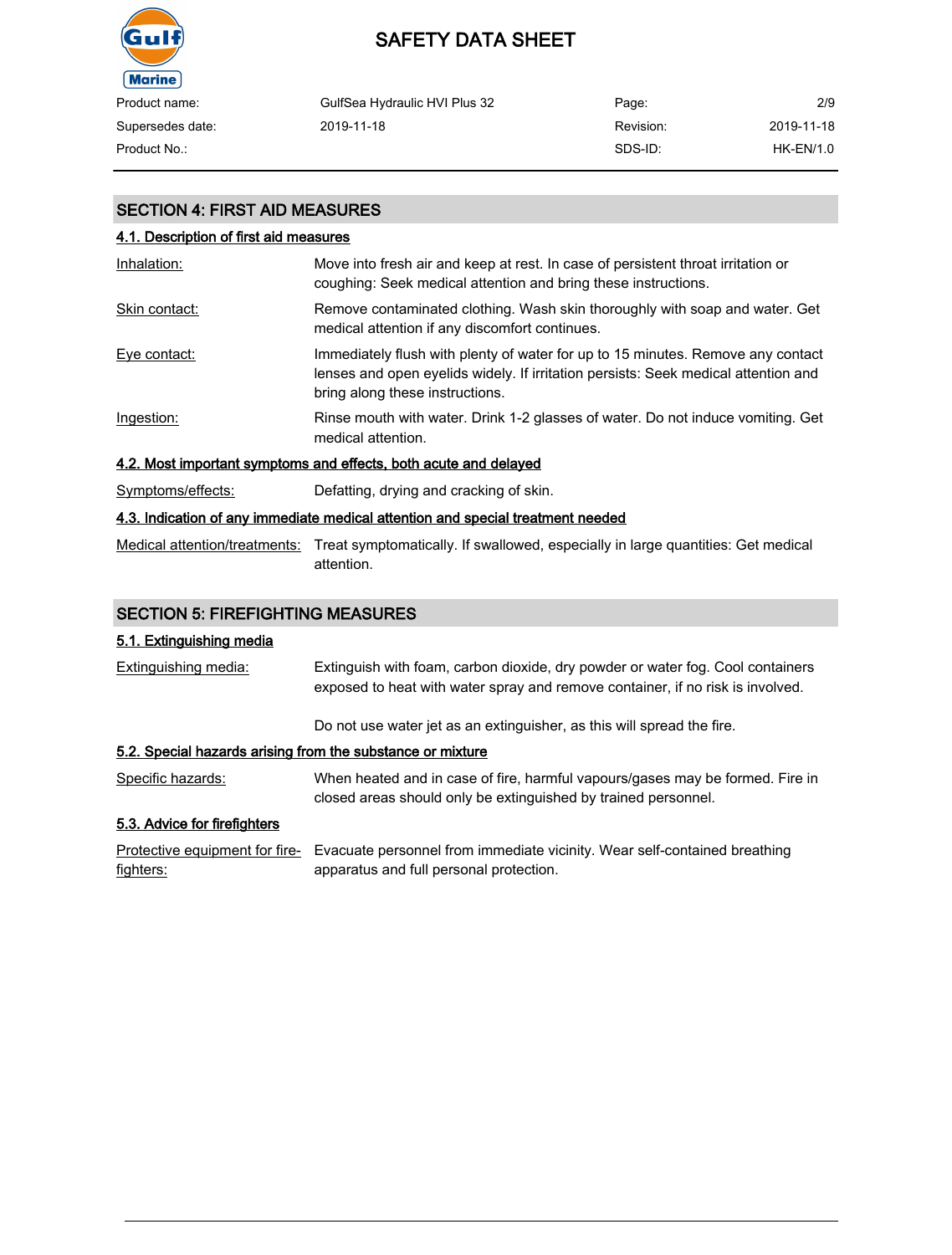

| Product name:    | GulfSea Hydraulic HVI Plus 32 | Page:     | 3/9         |
|------------------|-------------------------------|-----------|-------------|
| Supersedes date: | 2019-11-18                    | Revision: | 2019-11-18  |
| Product No.:     |                               | SDS-ID:   | $HK-EN/1.0$ |

## SECTION 6: ACCIDENTAL RELEASE MEASURES

### 6.1. Personal precautions, protective equipment and emergency procedures

| Personal precautions:                                     | If leakage cannot be stopped, evacuate area. Mark the spillage. Avoid inhalation<br>of oil mist and contact with skin and eyes. Keep public away from danger area. In<br>case of spills, beware of slippery floors and surfaces. |
|-----------------------------------------------------------|----------------------------------------------------------------------------------------------------------------------------------------------------------------------------------------------------------------------------------|
| Protective equipment:                                     | Put on protective equipment before entering danger area.                                                                                                                                                                         |
| 6.2. Environmental precautions                            |                                                                                                                                                                                                                                  |
| Environmental<br>precautions:                             | Prevent spillage entering a watercourse or sewer, contaminating soil or<br>vegetation. If this is not possible notify police and appropriate authorities<br>immediately.                                                         |
| 6.3. Methods and material for containment and cleaning up |                                                                                                                                                                                                                                  |
| Methods for cleaning up:                                  | Stop leak if possible without risk. Soak up with inert absorbent material.<br>Large Spillages: Stop leak if possible without risk. Dam and absorb spillages with<br>sand, earth or other non-combustible material.               |
| 6.4. Reference to other sections                          |                                                                                                                                                                                                                                  |
|                                                           |                                                                                                                                                                                                                                  |

# Reference: For personal protection, see section 8. For waste disposal, see section 13.

#### SECTION 7: HANDLING AND STORAGE

#### 7.1. Precautions for safe handling

| Safe handling advice:                   | Observe good chemical hygiene practices. Avoid inhalation of oil mist and<br>contact with skin and eyes. Avoid prolonged and repeated contact with oil,<br>particularly used oil. Wash hands before breaks and before smoking, eating or<br>drinking.                                                          |
|-----------------------------------------|----------------------------------------------------------------------------------------------------------------------------------------------------------------------------------------------------------------------------------------------------------------------------------------------------------------|
| Technical measures:                     | Use work methods which minimise oil mist production. Do not smoke or use open<br>fire or other sources of ignition.                                                                                                                                                                                            |
| Technical precautions:                  | When working with heated oil, mechanical ventilation may be required.                                                                                                                                                                                                                                          |
|                                         | 7.2. Conditions for safe storage, including any incompatibilities                                                                                                                                                                                                                                              |
| Technical measures for safe<br>storage: | Store in tightly closed original container in a well-ventilated place. Containers,<br>which are opened, must be carefully resealed and kept upright to prevent<br>leakage. Ensure that the container is undamaged and has a proper label. Use<br>appropriate containment to avoid environmental contamination. |
| Storage conditions:                     | Store in tightly closed original container in a well-ventilated place. Protect from<br>heat and direct sunlight.                                                                                                                                                                                               |
| 7.3. Specific end use(s)                |                                                                                                                                                                                                                                                                                                                |
| Specific use(s):                        | Lubricant.                                                                                                                                                                                                                                                                                                     |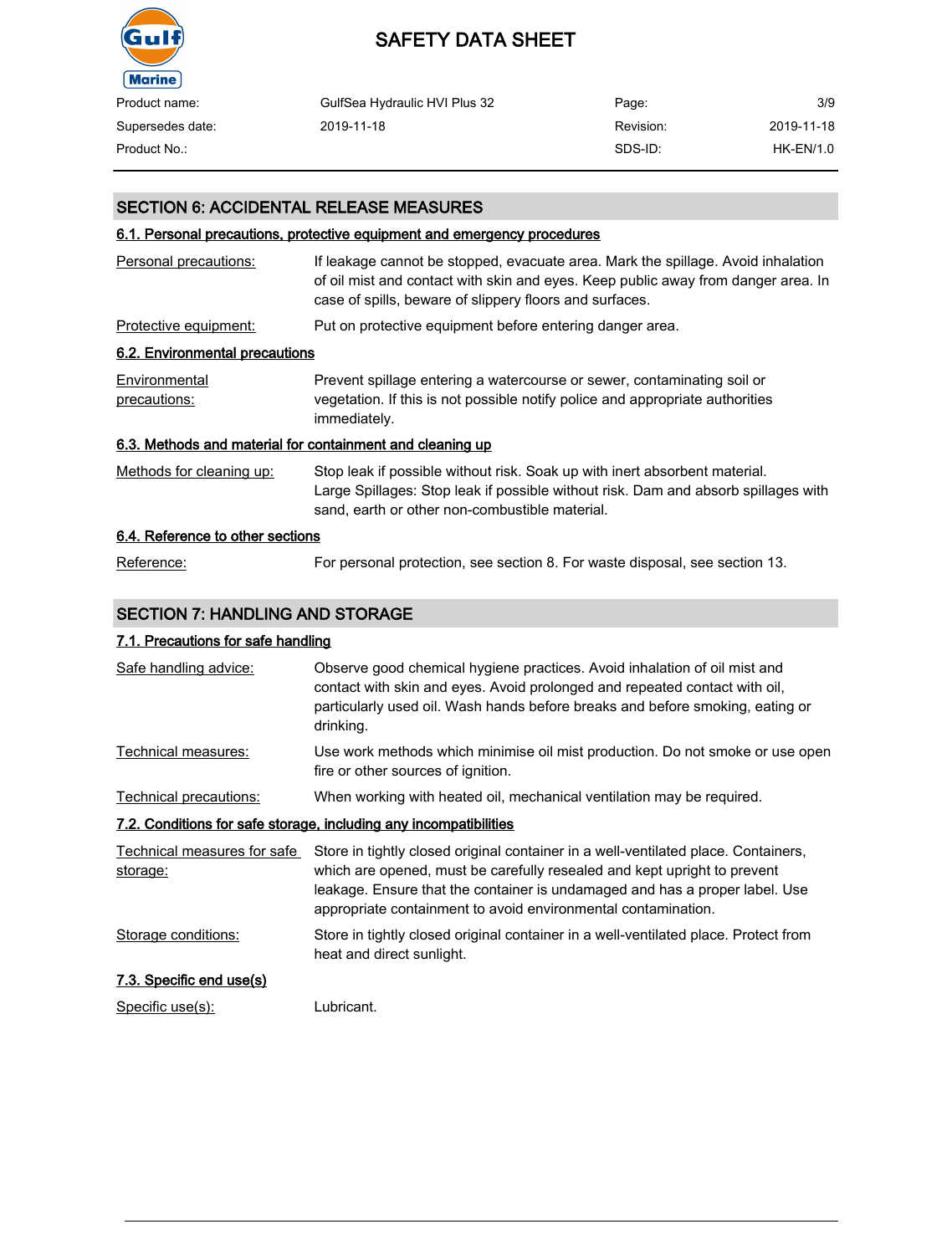

| GulfSea Hydraulic HVI Plus 32 | Page:     | 4/9              |
|-------------------------------|-----------|------------------|
| 2019-11-18                    | Revision: | 2019-11-18       |
|                               | SDS-ID:   | <b>HK-EN/1.0</b> |
|                               |           |                  |

# SECTION 8: EXPOSURE CONTROLS/PERSONAL PROTECTION

### 8.1. Control parameters

Occupational exposure limits:

| CAS-No.:                 | Chemical name:     | <u>As:</u>                                   | Exposure limits: | <u>Type:</u>        | Notes:         | References: |
|--------------------------|--------------------|----------------------------------------------|------------------|---------------------|----------------|-------------|
| $\overline{\phantom{0}}$ | Oil mist, -mineral | $\overline{\phantom{a}}$                     | 5 mg/m $3$       | PEL (Long<br>Term)  |                |             |
|                          |                    | $\overline{\phantom{0}}$                     | 10 $mg/m3$       | PEL (Short<br>Term) | $\overline{a}$ |             |
| DNEL/PNEC:               |                    | DNEL: Not available.<br>PNEC: Not available. |                  |                     |                |             |

#### 8.2. Exposure controls

| <b>Engineering measures:</b> | Provide adequate ventilation. Observe Occupational Exposure Limits and<br>minimize the risk of inhalation of vapours and oil mist.                                                                                                                                                                                                                            |
|------------------------------|---------------------------------------------------------------------------------------------------------------------------------------------------------------------------------------------------------------------------------------------------------------------------------------------------------------------------------------------------------------|
| Respiratory equipment:       | In case of inadequate ventilation use suitable respirator. Use respiratory<br>equipment with gas filter, type A1. If the product is heated under manual<br>handling, use suitable mask with filter A1P2 or A2P2.                                                                                                                                              |
| Hand protection:             | Nitrile gloves are recommended. If signs of wear and tear are noticed then the<br>gloves should be replaced. The most suitable glove must be chosen in<br>collaboration with the gloves supplier, who can inform about the breakthrough<br>time of the glove material.                                                                                        |
| Eye protection:              | Wear approved, tight fitting safety glasses where splashing is probable.                                                                                                                                                                                                                                                                                      |
| Skin protection:             | Wear appropriate clothing to prevent repeated or prolonged skin contact.                                                                                                                                                                                                                                                                                      |
| Hygiene measures:            | Wash hands after handling. Observe good chemical hygiene practices. Wash<br>contaminated clothing before reuse. When using do not eat, drink or smoke.<br>Always remove oil with soap and water or skin cleaning agent, never use<br>organic solvents. Do not use oil-contaminated clothing or shoes, and do not<br>put rags moistened with oil into pockets. |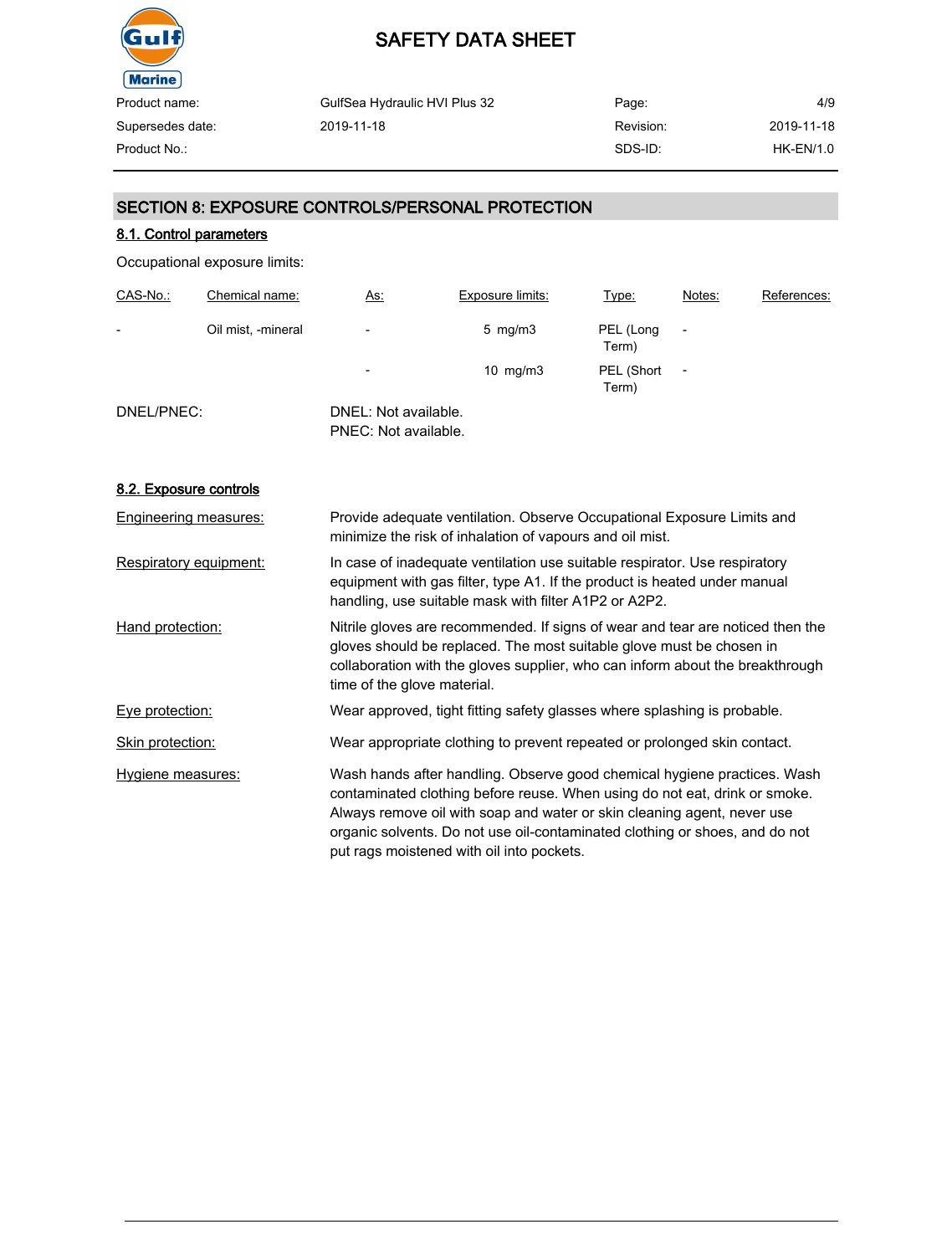

Supersedes date:

# SAFETY DATA SHEET

GulfSea Hydraulic HVI Plus 32 2019-11-18

Page: Revision: SDS-ID: 5/9 2019-11-18 Product No.: HK-EN/1.0

# SECTION 9: PHYSICAL AND CHEMICAL PROPERTIES

# 9.1. Information on basic physical and chemical properties

| Appearance:                                        | Oily liquid                                          |
|----------------------------------------------------|------------------------------------------------------|
| Colour:                                            | Yellow.                                              |
| Odour:                                             | Characteristic.                                      |
| Odour threshold:                                   | Not available.                                       |
| <u>pH:</u>                                         | Not available.                                       |
| Pour point (°C):                                   | $-39^{\circ}$ C                                      |
| Boiling point:                                     | Not available.                                       |
| Flash point:                                       | OC (Open cup). 219°C [ASTM D92.]                     |
| Evaporation rate:                                  | Not available.                                       |
| Flammability (solid, gas):                         | Not applicable.                                      |
| <b>Explosion limits:</b>                           | Not available.                                       |
| Vapour pressure:                                   | <0.01 kPa (20°C)                                     |
| Vapour density:                                    | Not available.                                       |
| Relative density:                                  | $-0.86$                                              |
| Solubility:                                        | Soluble in: Organic solvents.<br>Insoluble in water. |
| <b>Partition coefficient</b><br>(n-octanol/water): | Not available.                                       |
| Auto-ignition<br><u>temperature (°C):</u>          | $>300^{\circ}$ C                                     |
| Decomposition<br>temperature (°C):                 | >300°C                                               |
| Viscosity:                                         | 32.2 mm <sup>2</sup> /s (40 °C)                      |
|                                                    | 6.2 mm <sup>2</sup> /s (100 $^{\circ}$ C)            |
| Explosive properties:                              | Not applicable.                                      |
| Oxidising properties:                              | Not applicable.                                      |
| 9.2. Other information                             |                                                      |
| Other data:                                        | Not available.                                       |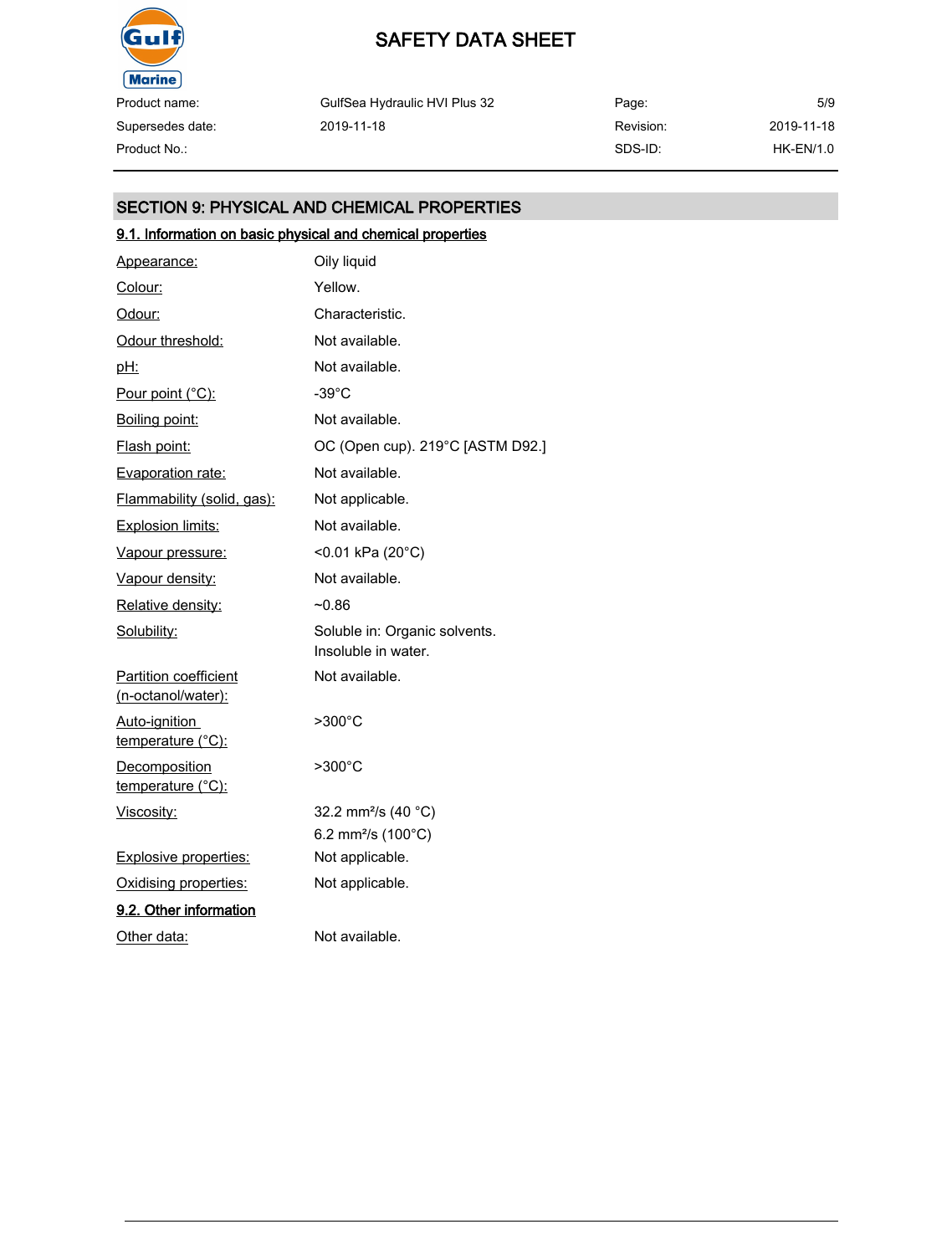

Product name: Supersedes date:

Page: Revision: SDS-ID: 6/9 2019-11-18 Product No.: HK-EN/1.0

# SECTION 10: STABILITY AND REACTIVITY

#### 10.1. Reactivity

Reactivity: Not reactive.

2019-11-18

### 10.2. Chemical stability

Stability: Stable under normal temperature conditions.

GulfSea Hydraulic HVI Plus 32

#### 10.3. Possibility of hazardous reactions

Hazardous reactions: None under normal conditions.

#### 10.4. Conditions to avoid

Conditions/materials to avoid: Heat, sparks, flames.

#### 10.5. Incompatible materials

Incompatible materials: Strong oxidizing substances.

#### 10.6. Hazardous decomposition products

Hazardous decomposition products: Hazardous polymerisation will not occur.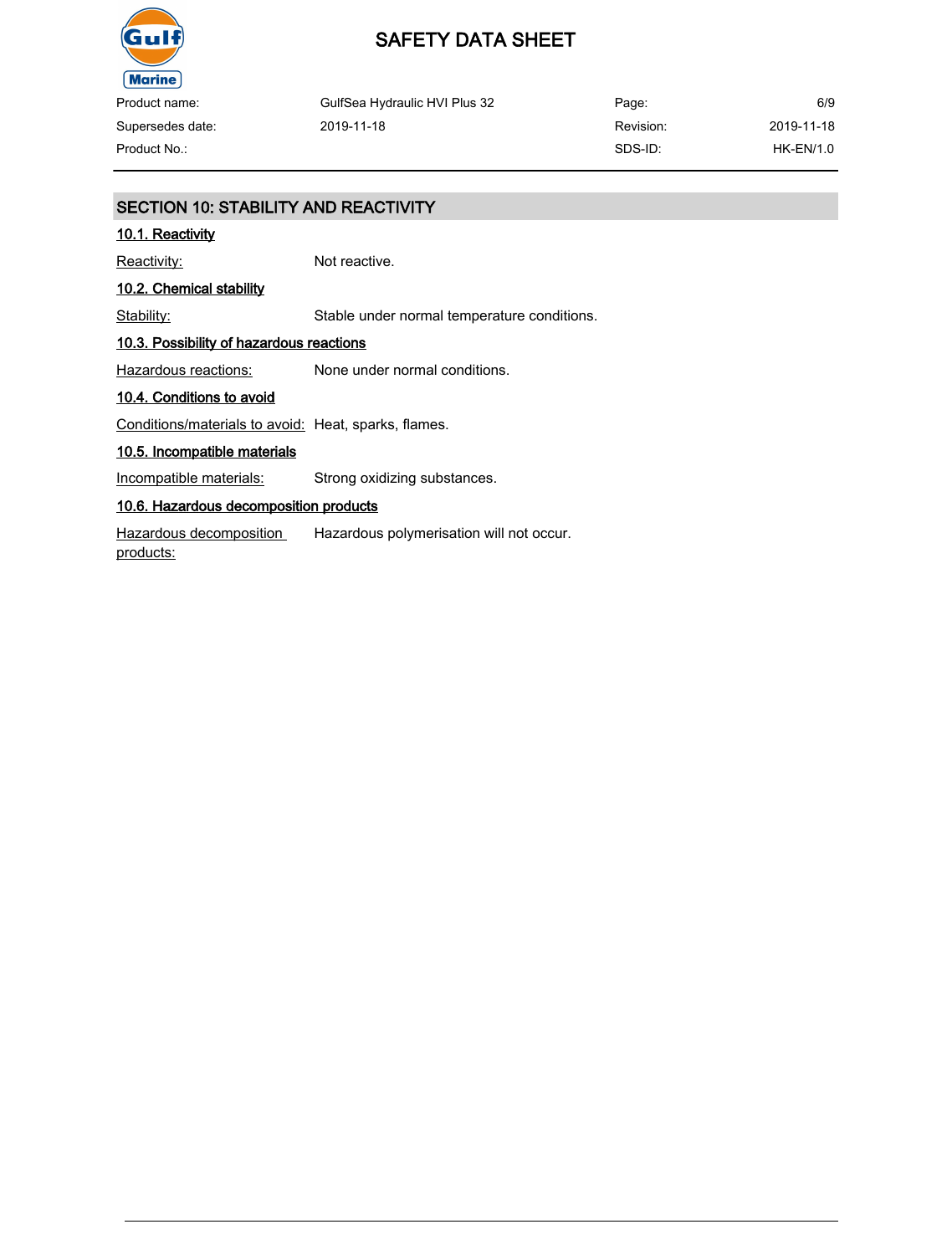

# SAFETY DATA SHEET

| Product name:    | GulfSea Hydraulic HVI Plus 32 | Page:     | 7/9        |
|------------------|-------------------------------|-----------|------------|
| Supersedes date: | 2019-11-18                    | Revision: | 2019-11-18 |
| Product No.:     |                               | SDS-ID:   | HK-EN/1.0  |

### SECTION 11: TOXICOLOGICAL INFORMATION

# 11.1. Information on toxicological effects Inhalation: Inhalation of oil mist or vapours formed during heating of the product may irritate the respiratory system and provoke throat irritation and coughing. Skin contact: Prolonged or repeated contact with used oil may cause serious skin diseases, such as dermatitis. Eye contact: May cause temporary eye irritation. Ingestion: Low order of acute toxicity, but aspiration following ingestion and vomiting may cause severe and potentially fatal chemical pneumonitis. Specific effects: Used oil may contain harmful contaminants. Toxicological data: Distillates (petroleum), solvent-dewaxed heavy paraffinic; Baseoil-unspecified Acute toxicity: LC50 (inhalation, rat, 4h): 5.53 mg/l LD50 (dermal, rabbit): >5000 mg/kg LD50 (oral, rat): >5000 mg/kg Skin Corrosion/Irritation: Erythema\eschar score: 0.17, Rabbit, Duration: 72 hours, Observation: 7 days Oedema score: 0, Rabbit, Duration: 72 hours, Observation: 7 days Iritis score: 0, Rabbit, Duration: 48 hours, Observation: 72 hours Conjunctivitis score: 0.33 Rabbit, Duration: 48 hours, Observation: 72 hours Skin sensitisation: Not a skin sensitiser (guinea pig). Mutagenicity: Negative. Carcinogenicity: Negative. Reproductive Toxicity: Negative. Teratogenicity: Negative. STOT - Single exposure:, Not available. STOT - Repeated exposure:, Not available. Aspiration hazard: Aspiration toxicity Cat 1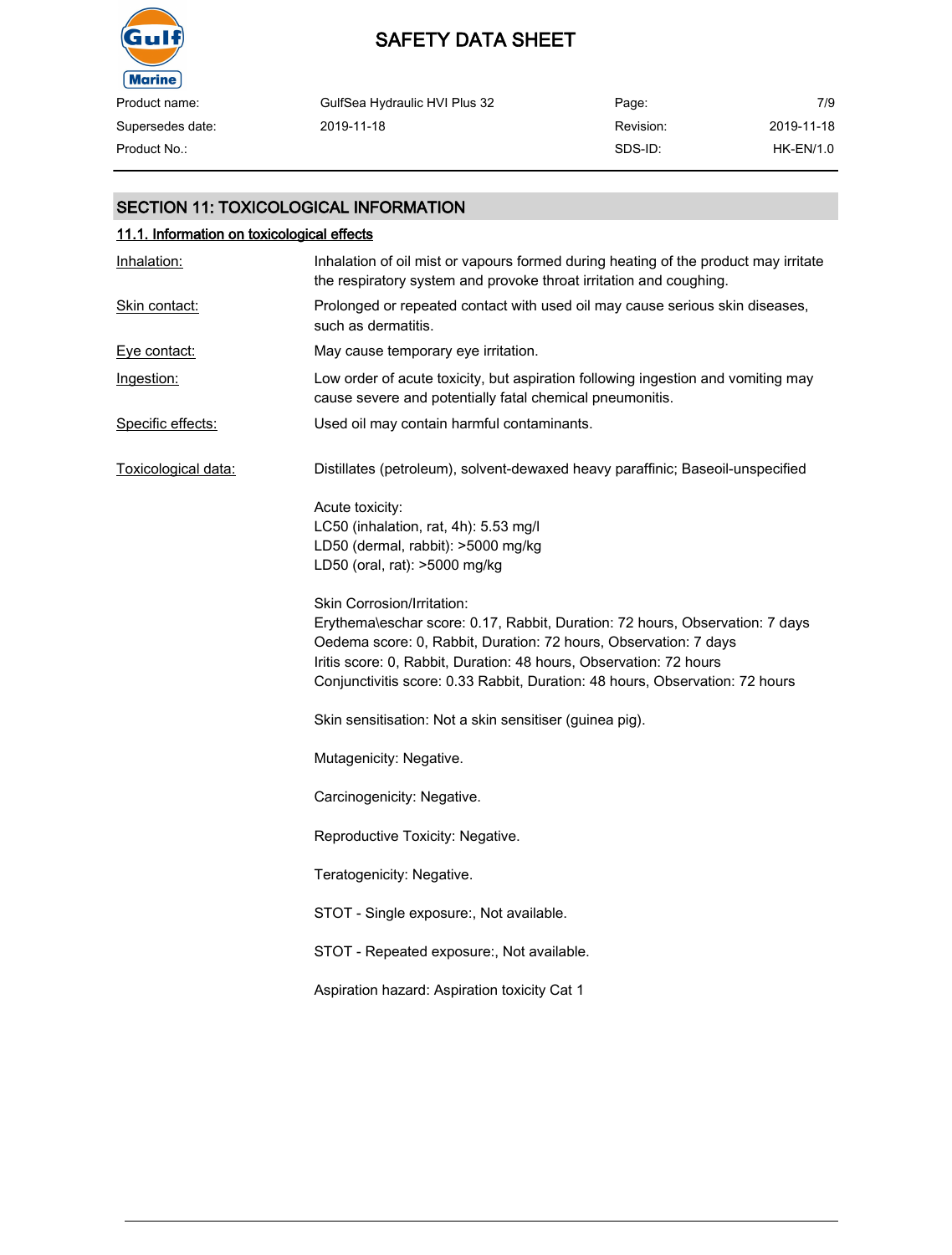

| Product name:    | GulfSea Hydraulic HVI Plus 32 | Page:     | 8/9        |
|------------------|-------------------------------|-----------|------------|
| Supersedes date: | 2019-11-18                    | Revision: | 2019-11-18 |
| Product No.:     |                               | SDS-ID:   | HK-EN/1.0  |

# SECTION 12: ECOLOGICAL INFORMATION 12.1. Toxicity Ecotoxicity: Not harmful to aquatic organisms. Expected LC/EC50 value > 100 mg/l 12.2. Persistence and degradability Degradability: Potentially degradable, but will persist in the environment for long periods. 12.3. Bioaccumulative potential Bioaccumulative potential: LogPow: >3 12.4. Mobility in soil Mobility: Spillages may penetrate the soil causing ground water contamination. 12.5. Results of PBT and vPvB assessment PBT/vPvB: This product does not contain any PBT or vPvB substances. 12.6. Other adverse effects Other adverse effects: Not known. SECTION 13: DISPOSAL CONSIDERATIONS

#### 13.1. Waste treatment methods

Waste is classified as hazardous waste. Dispose of waste and residues in accordance with local authority requirements.

Contaminated packaging: Disposal through approved facilities is recommended.

### SECTION 14: TRANSPORT INFORMATION

The product is not covered by international regulation on the transport of dangerous goods (IMDG, IATA, ADR/RID).

| 14.1. UN number                                                                |                |  |  |  |
|--------------------------------------------------------------------------------|----------------|--|--|--|
| UN-No:                                                                         | Not regulated. |  |  |  |
| <u>14.2. UN proper shipping name</u>                                           |                |  |  |  |
| <u>Proper Shipping Name:</u>                                                   | Not regulated. |  |  |  |
| 14.3. Transport hazard class(es)                                               |                |  |  |  |
| Class:                                                                         | Not regulated. |  |  |  |
| <u>14.4. Packing group</u>                                                     |                |  |  |  |
| PG:                                                                            | Not regulated. |  |  |  |
| 14.5. Environmental hazards                                                    |                |  |  |  |
| Marine pollutant:                                                              | Not regulated. |  |  |  |
| <b>Environmentally Hazardous</b><br>Substance:                                 | Not regulated. |  |  |  |
| <u>14.6. Special precautions for user</u>                                      |                |  |  |  |
| Special precautions:                                                           | Not regulated. |  |  |  |
| 14.7. Transport in bulk according to Annex II of MARPOL 73/78 and the IBC Code |                |  |  |  |

Transport in bulk: Not regulated.